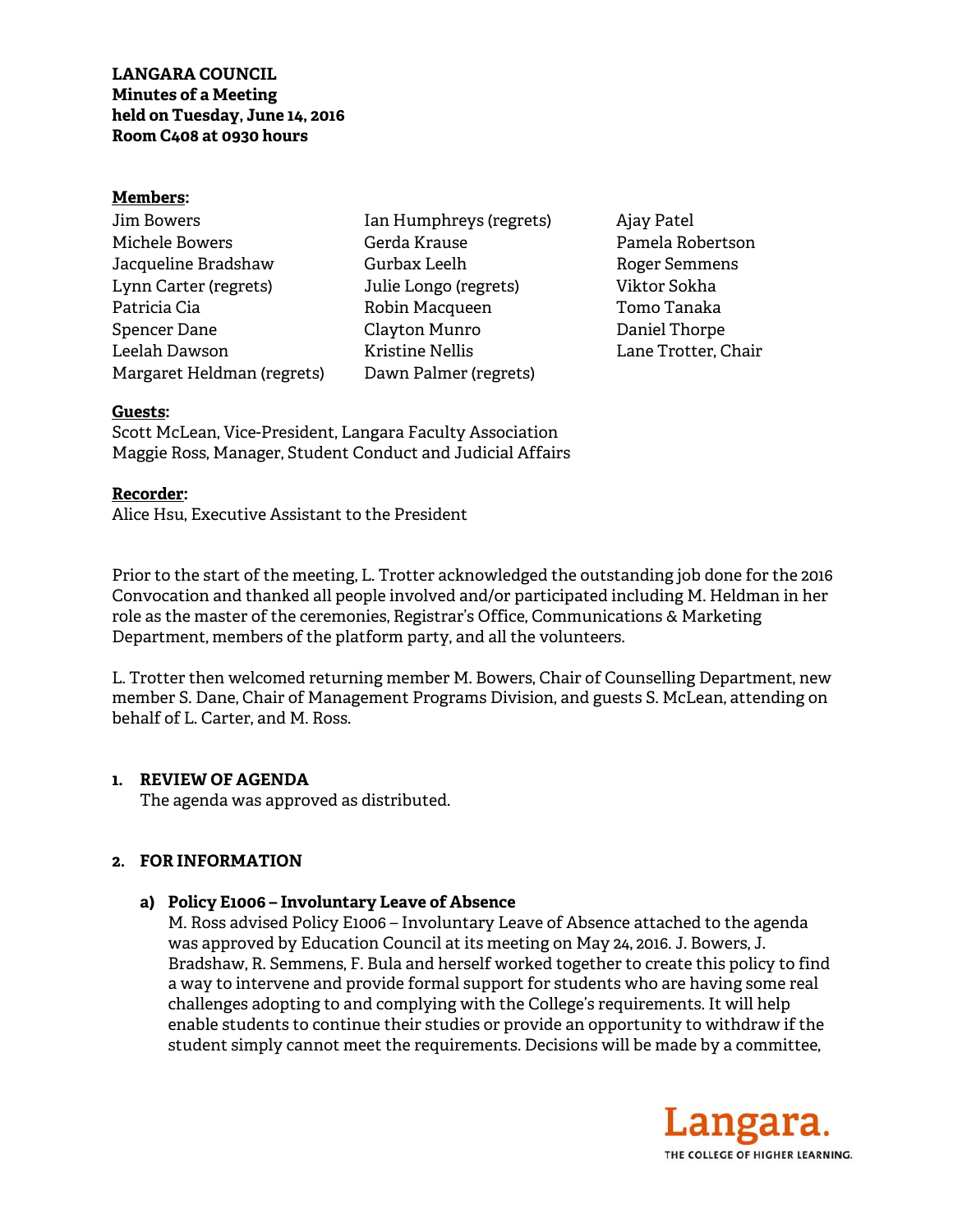composed of three members: herself, Director of Medical Services, and the Division Chair or Program Manager of the area where the student is primarily enrolled.

G. Krause added that this policy has to do with student withdrawals and hence must be approved by Education Council in accordance with the terms set out in the College and Institute Act. This policy provides a much kinder and gentler way of dealing with students who might possibility otherwise be suspended.

Discussions ensued and members' questions were answered.

As next steps, M. Ross advised that she would ask J. Rajotte to post this policy. She would also work with division chairs to attend their meetings with department chairs to explain how this policy works and L. Trotter asked that division chairs help to ensure this happens.

## **b) 2015/16 Accountability Plan and Report**

A. Patel highlighted some key components of the report and advised that the report has been reviewed and supported by the Board's Audit and Finance Committee at its meeting on June 13, 2016.

### **c) President's Report**

L. Trotter reported on the following:

- This is the first year the College had five Convocation ceremonies and we could possibly have 6 ceremonies next year as the student numbers continue to grow. Aside from those acknowledged at the beginning of today's meeting, L. Trotter thanked LSU for supporting the reception held immediately following each ceremony.
- L. Trotter and A. Patel went on the College's Education Mission to China between May 7 and 14, 2016. L. Trotter highlighted some of the meetings and school visits that took place in Shenzhen, Kunming, and Chongqing during this trip. He thanked A. Patel and S. O. Hon, Associate Director, Int'l Marketing & Business Development (China) for their hard work in arranging this trip.
- While Indian Summer Festival will not officially start until July 7, 2016, L. Trotter and A. Patel attended a pre-festival gala dinner on June 11, 2016. As a sponsor of one of the Festival's events, the College received 100 tickets for our students to attend the event and for other volunteer opportunities. L. Trotter advised that SFU is the funding sponsor of this Festival and was happy to have Langara involved. Besides SFU President Petter, JIBC President Tarko, Premier Clark and the MP of our riding, who is also the current Minister of National Defence Harjit Singh Sajjan, were also in attendance. Hon. Sajjan was one of the speakers and he specifically acknowledged the work Langara has done with the Indo-Canadian community in his speech, and he expressed his interest in visiting Langara in the future.

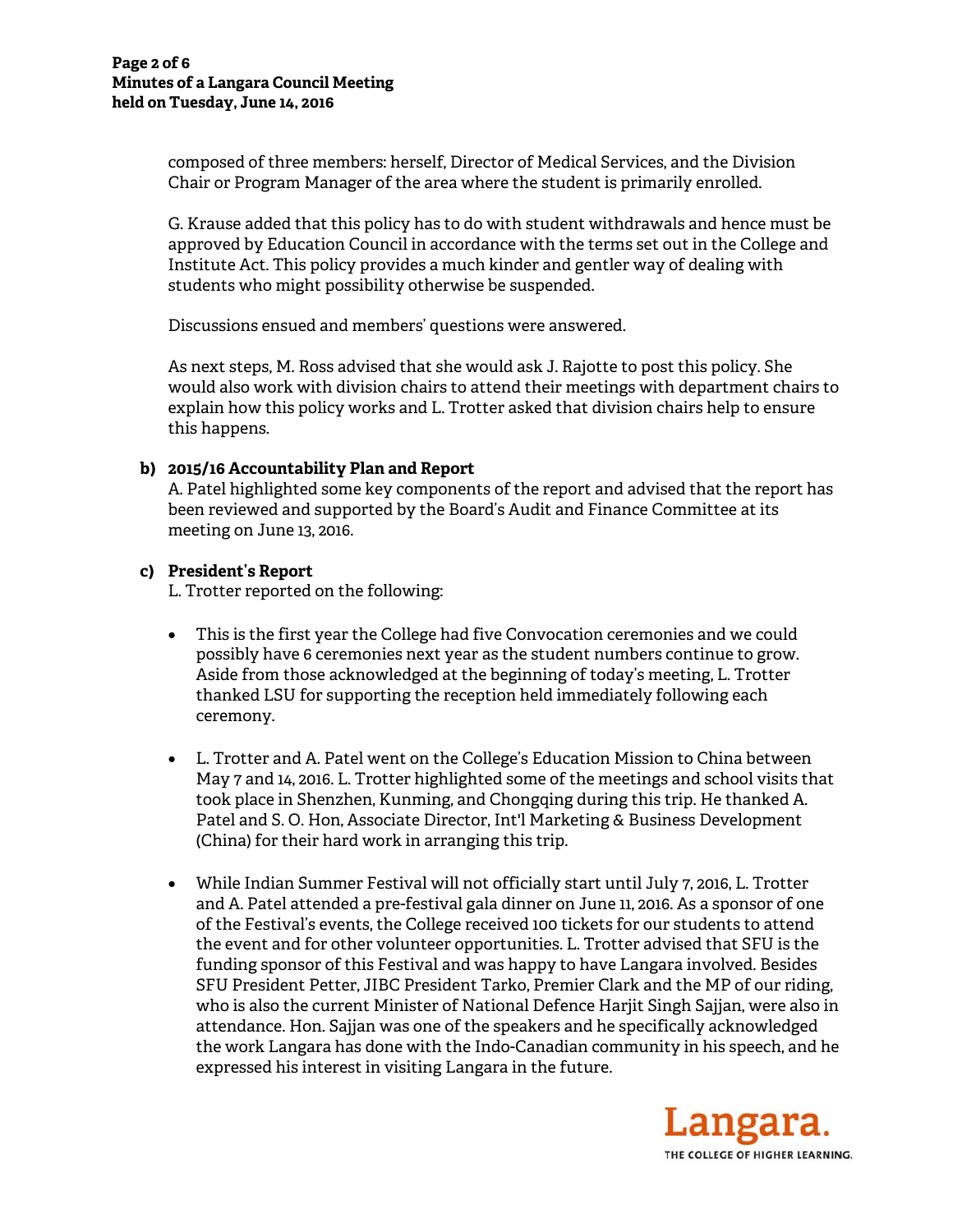Langara made an application for the Post-Secondary Institutions Strategic Investment Fund (SIF) set up by the federal government, who allocated \$2 billion for approved projects under this fund. About \$250 – 300M of this fund was allocated for BC with \$100M for the college sector. The funding structure was roughly 50%/50% between federal and provincial governments but it was advised that any project proposal would require 25% self-funding. Our application was made for the Creative Arts building, which was renamed to the Centre for Creative Industries and Innovation in order to fit the application criteria.

# **3. REVIEW OF MINUTES AND BUSINESS ARISING**

**a) Draft Minutes of the Meeting held on April 25, 2016**  The minutes of the meeting held on April 25, 2016 were accepted.

## **4. STANDING ITEMS**

## **a) Building Update**

V. Sokha reported on the following:

- Executive Office and Communications and Marketing Department will move to trailers on June 15, 2016 and then renovations for the vacated space in the  $4^{\text{th}}$  and  $5^{\text{th}}$ floor of Building C will start immediately to create seven new classrooms. A decision was made to put the needed computer labs in the basement of Building B instead of Building C as Building B is more accessible and this will save us costs from installing the mechanical equipment required to accommodate the computer labs.
- North Elevator of Building C will be replaced, and the work will start in September and is expected to take eight to twelve weeks to complete.
- Everything is remaining on schedule for the new Science and Technology Building. The College will take possession of the building as of July 31, 2016. Initial meetings had been held with all department and moving plans are in place to gradually move the departments into the new building in August and September.

Discussions ensued around the new Science and Technology Building and members' questions were answered.

## **b) IT Update**

V. Sokha provided an update on projects IT was working on:

 IT will be focusing on getting the new Science and Technology Building ready for September 2016. As the College did well financially last year, more funds were

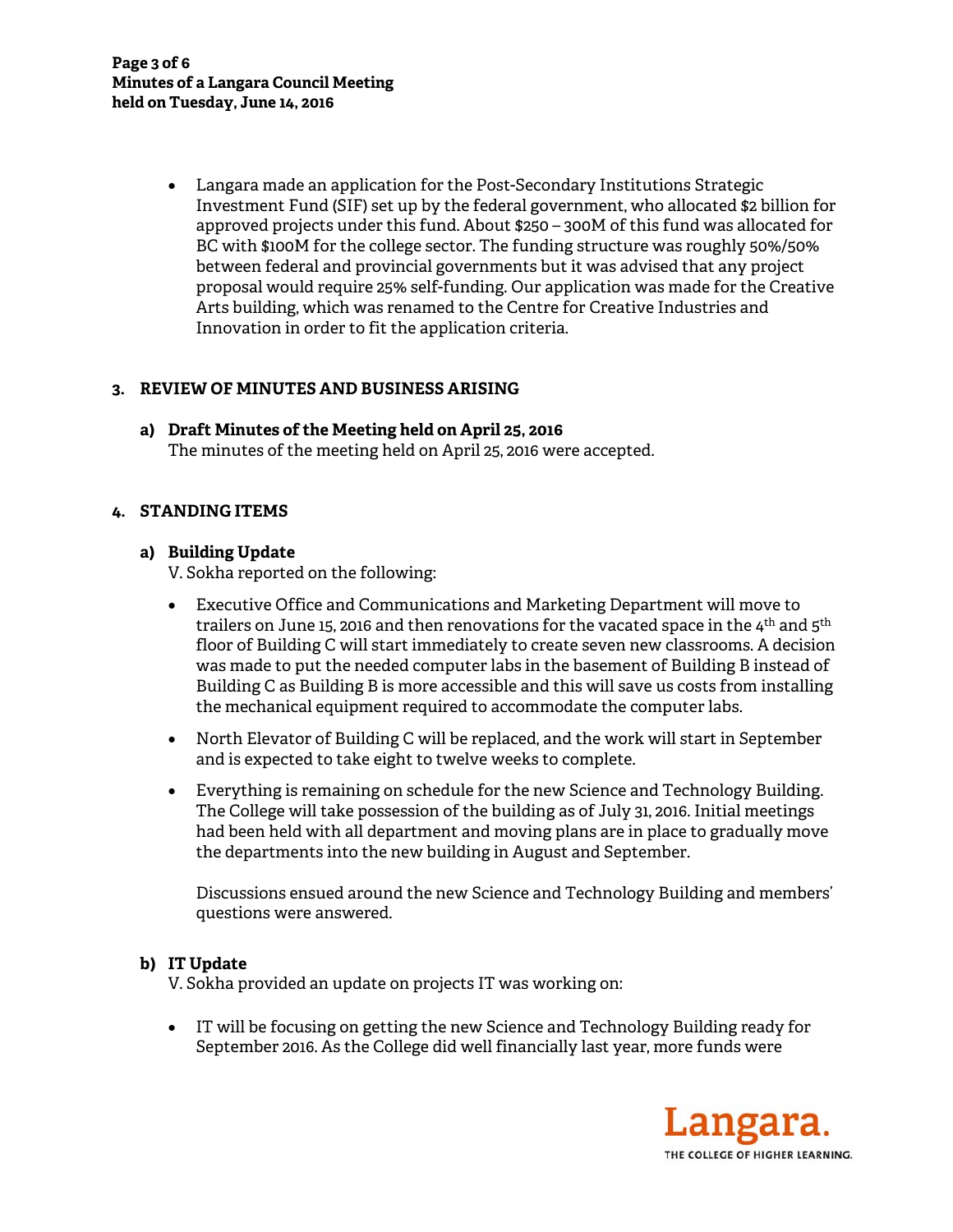available to be invested into IT infrastructure for the new building than initially planned.

- The Strategic Plan for IT is nearly complete.
- Windows Migration continued to be in progress and was expected to complete by the end of the fiscal year.
- Work for Office 365 email migration was also in progress.
- In light of recent cyber attack that happened to the University of Calgary that compromised their computer data systems, IT is working on a project to enhance our security systems. IT and Communications and Marketing departments are preparing a message to the community to address questions in regard to our security and how to deal with email attachments.

Discussions ensued around updates provided by V. Sokha and members' questions were answered.

# **5. CURRICULUM ITEMS**

## **a) Education Council Meeting held on March 22, 2016**

G. Krause referred to the summary report attached to the agenda for the Education Council meeting held on March 22, 2016 and highlighted the following:

- Post Degree Certificate in Diversity and Inclusion Leadership is a nursing program that offers post-degree internationally-educated nurses an opportunity to do a second program at Langara.
- Langara School of Management designed a few post-degree diploma programs in accounting for non-accounting major students with business degrees.
- Professional Photography is the first department that had gone through the entire program review and renewal process and did a major revamp to their programs and courses. G. Krause congratulated the department for all of their work.
- Langara School of Management had a number of changes and many had to do with the merger of the Canadian accounting professions into a single governing body, which affected education in related areas.
- Many new courses were created for Professional Photography program as part of its program rebuild and for Web and Mobile App Development and Design to complete its new PDD program. Two new English courses were created specifically for the new Post Degree Certificate in Diversity and Inclusion Leadership.
- Global Changes deal with changes that affect multiple programs or courses. The Canadian Association for Cooperative Education had made changes to its requirements for two-year diploma programs. Instead of two semesters, students

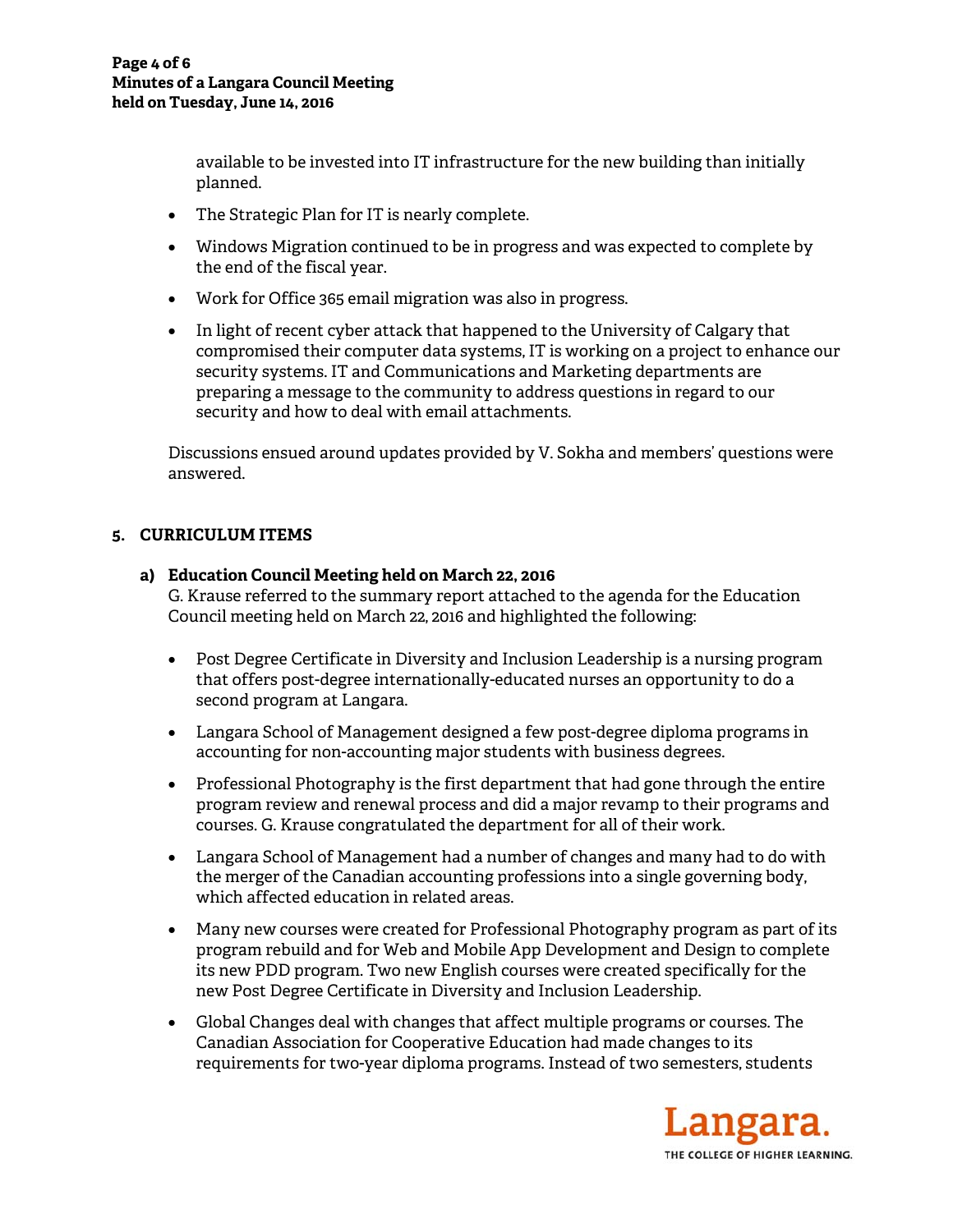can now get their co-op designation in one semester. All of the co-op programs had been changed to reflect this change.

Continuing Studies had many program revisions.

The Education Council summary report for March 22, 2016 was received for information.

G. Krause noted that there was no Education Council meeting in April 2016.

### **b) Education Council Meeting held on May 24, 2016**

G. Krause referred to the summary report attached to the agenda for the Education Council meeting held on May 24, 2016 and highlighted the following:

- A new course in nutrition (NUTR 1100 Introduction to Nutrition) was created and will be open to regular studies students as an elective.
- There were quite a few course changes in Business Management and Nursing.
- Involuntary Leave of Absence Policy (E1006) and Academic Dates for 2017/2018 were approved at the meeting.
- In accordance with College and Institute Act, Education Council approved to increase one faculty position on the Council for just one year to reflect the new division that had been created recently.
- Continuing Studies got a few new programs and provided information on its Summer Camps.

The Education Council summary report for May 24, 2016 was received for information.

### **6. FOR ACTION**

### **a) Policy B1014 – Naming Recognition**

As part of the strategies moving Langara College Foundation forward, A. Patel advised that Policy B1014 – Naming Recognition was one of the major policies the Foundation wanted to bring forward. As the government funding got has gotten scarce, this policy would not only give the College an opportunity to honour the individuals who contributed to Langara but also provide a way to generate new revenue to support students, faculty, programs and capital projects. A. Patel went over the extensive consultation process occurred in crafting this policy and highlighted key elements of Policy B1014 – Naming Recognition and its appendix attached to the agenda.

It was moved by A. Patel, seconded by R. Semmens:

**THAT, Policy B1014 – Naming Recognition be recommended to the President for approval.** 

**Carried Unanimously.**